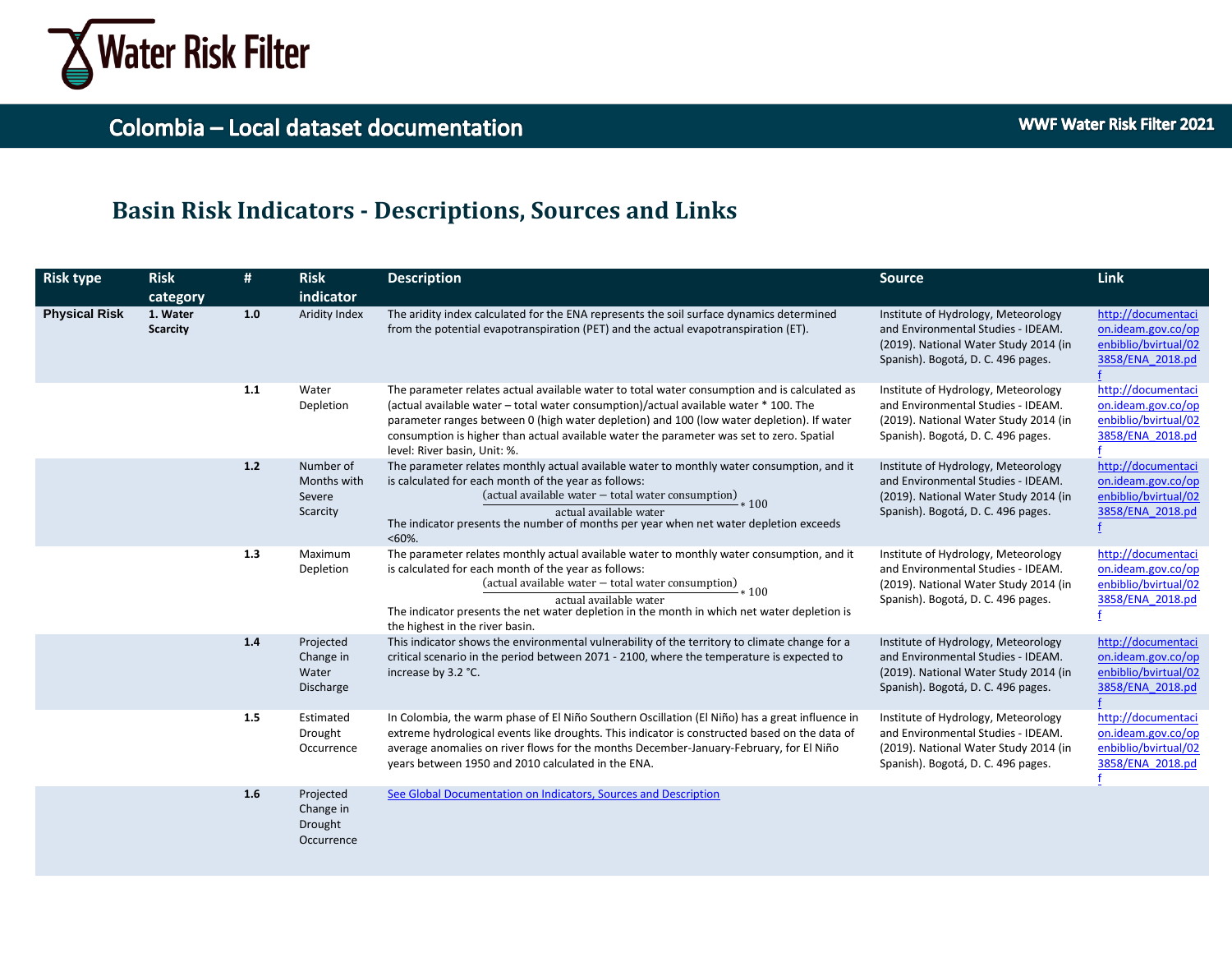

| <b>Risk type</b>       | <b>Risk</b><br>category                | #   | <b>Risk</b><br>indicator                                                               | <b>Description</b>                                                                                                                                                                                                                                                                                                                                                | <b>Source</b>                                                                                                                                            | <b>Link</b>                                                                          |
|------------------------|----------------------------------------|-----|----------------------------------------------------------------------------------------|-------------------------------------------------------------------------------------------------------------------------------------------------------------------------------------------------------------------------------------------------------------------------------------------------------------------------------------------------------------------|----------------------------------------------------------------------------------------------------------------------------------------------------------|--------------------------------------------------------------------------------------|
|                        | 2. Flooding                            | 2.1 | Estimated<br>Flood<br>Occurrence                                                       | In Colombia, the cold phase of El Niño Southern Oscillation (La Niña) has a great influence in<br>extreme hydrological events like floods. This indicator is constructed based on the data of<br>average anomalies on river flows for the months September-October-November, for La Niña<br>years between 1950 and 2010 calculated in the ENA.                    | Institute of Hydrology, Meteorology<br>and Environmental Studies - IDEAM.<br>(2019). National Water Study 2014 (in<br>Spanish). Bogotá, D. C. 496 pages. | http://documentaci<br>on.ideam.gov.co/op<br>enbiblio/bvirtual/02<br>3858/ENA 2018.pd |
|                        |                                        | 2.2 | Projected<br>Change in<br>Flood<br>Occurrence                                          | See Global Documentation on Indicators, Sources and Description                                                                                                                                                                                                                                                                                                   |                                                                                                                                                          |                                                                                      |
|                        | 3. Water<br>Quality                    | 3.1 | <b>Water Quality</b><br>Potential<br>Alteration<br>Index                               | Water Quality Potential Alteration Index (IACAL in Spanish) of the ENA is a pressure reference<br>on water quality conditions in the country's surface water systems, based on representative<br>variables such as: Biological Oxygen Demand (BOD), Chemical Oxygen Demand (COD), Total<br>Suspended Solids (TSS), Total Nitrogen (NT) and Total Phosphorus (PT). | Institute of Hydrology, Meteorology<br>and Environmental Studies - IDEAM.<br>(2019). National Water Study 2014 (in<br>Spanish). Bogotá, D. C. 496 pages. | http://documentaci<br>on.ideam.gov.co/op<br>enbiblio/bvirtual/02<br>3858/ENA 2018.pd |
|                        | 4. Ecosystem<br><b>Services Status</b> | 4.1 | Cumulative<br>Threat Index<br>to Freshwater<br>Ecosystem<br>Services<br>(Biodiversity) | This indicator reveals the amount of freshwater biodiversity in relation to the percentage of<br>area of freshwater ecosystems existing in each Hydrographic Subzone.                                                                                                                                                                                             | Institute of Hydrology, Meteorology<br>and Environmental Studies - IDEAM.<br>(2019). National Water Study 2014 (in<br>Spanish). Bogotá, D. C. 496 pages. | http://documentaci<br>on.ideam.gov.co/op<br>enbiblio/bvirtual/02<br>3858/ENA 2018.pd |
|                        |                                        | 4.2 | Competition<br>for Green<br>Water                                                      | Index of Water Pressure to Ecosystems (IPHE in Spanish) from ENA relates the green water<br>footprint agricultural with the availability of green water. This relationship shows the<br>competition for green water between land use linked to the agricultural sector and the<br>protection areas associated with strategic ecosystems in the basins.            | Institute of Hydrology, Meteorology<br>and Environmental Studies - IDEAM.<br>(2019). National Water Study 2014 (in<br>Spanish). Bogotá, D. C. 496 pages. | http://documentaci<br>on.ideam.gov.co/op<br>enbiblio/bvirtual/02<br>3858/ENA 2018.pd |
|                        |                                        | 4.3 | Projected<br>Impacts on<br>Freshwater<br>Biodiversity                                  | See Global Documentation on Indicators, Sources and Description                                                                                                                                                                                                                                                                                                   |                                                                                                                                                          |                                                                                      |
| <b>Regulatory Risk</b> | 5. Enabling<br><b>Environment</b>      | 5.1 | Water<br>Strategy                                                                      | This indicator takes into account the information obtained from the Plans for Management of<br>Watersheds (POMCA in Spanish).                                                                                                                                                                                                                                     | <b>Regional Autonomous Corporations</b><br>websites. (2019).                                                                                             | http://www.asocars<br>.org/2015/index.ph<br>p/las-car                                |
|                        |                                        | 5.2 | Freshwater<br>Law Status<br>(SDG 6.5.1)                                                | See Global Documentation on Indicators, Sources and Description                                                                                                                                                                                                                                                                                                   |                                                                                                                                                          |                                                                                      |
|                        |                                        | 5.3 | Implementati<br>on Status of<br>Water<br>Management<br>Plans (SDG<br>6.5.1)            | See Global Documentation on Indicators, Sources and Description                                                                                                                                                                                                                                                                                                   |                                                                                                                                                          |                                                                                      |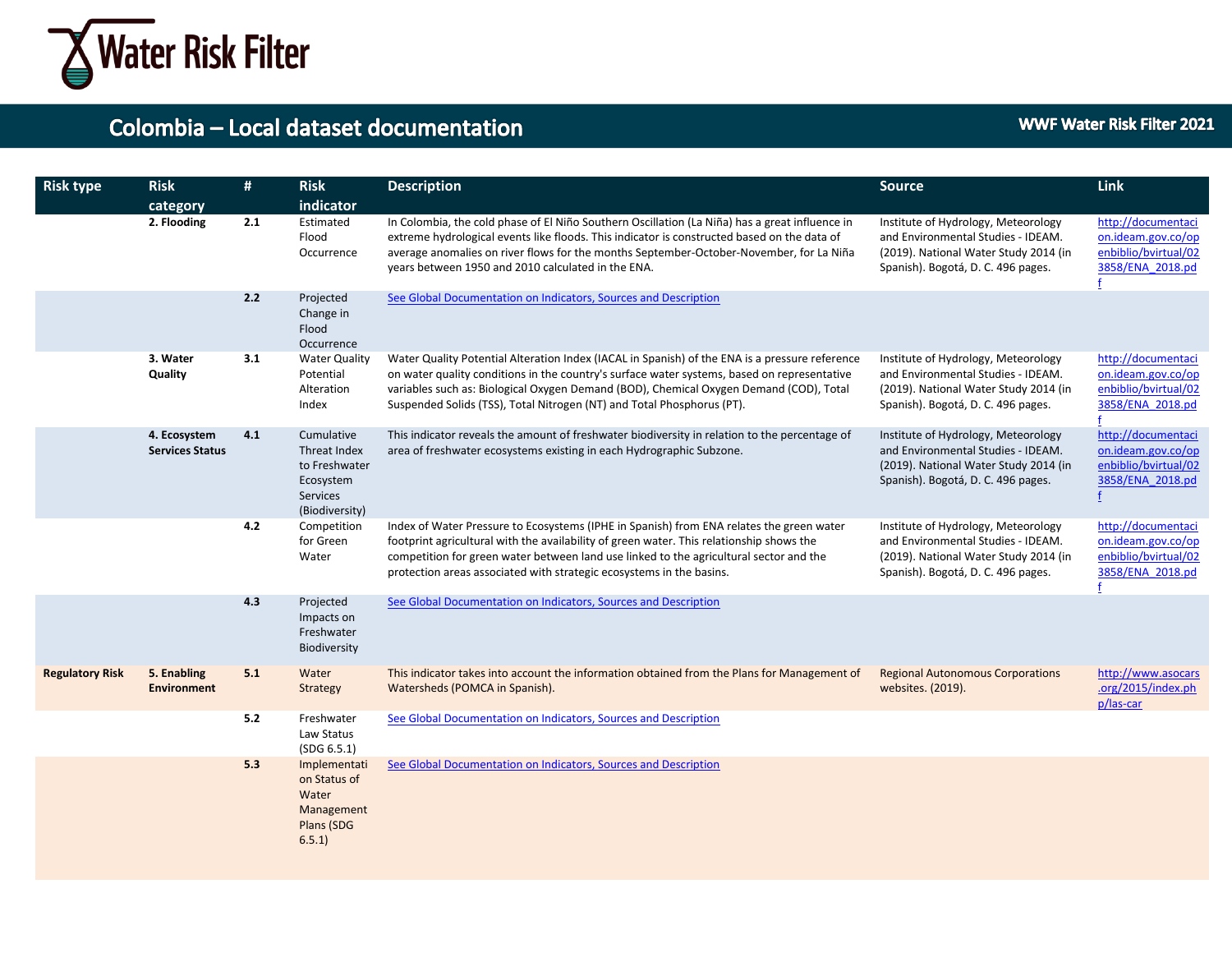

| <b>Risk type</b>            | <b>Risk</b>                                 | #   | <b>Risk</b>                                                                           | <b>Description</b>                                                                                                                                                                                                                                                                                                         | <b>Source</b>                                                                                                                             | Link                                                       |
|-----------------------------|---------------------------------------------|-----|---------------------------------------------------------------------------------------|----------------------------------------------------------------------------------------------------------------------------------------------------------------------------------------------------------------------------------------------------------------------------------------------------------------------------|-------------------------------------------------------------------------------------------------------------------------------------------|------------------------------------------------------------|
|                             | category<br>6. Institutions<br>& Governance | 6.1 | indicator<br>Corruption<br>Perceptions                                                | See Global Documentation on Indicators, Sources and Description                                                                                                                                                                                                                                                            |                                                                                                                                           |                                                            |
|                             |                                             |     | Index                                                                                 |                                                                                                                                                                                                                                                                                                                            |                                                                                                                                           |                                                            |
|                             |                                             | 6.2 | Freedom in<br>the World<br>Index                                                      | See Global Documentation on Indicators, Sources and Description                                                                                                                                                                                                                                                            |                                                                                                                                           |                                                            |
|                             |                                             | 6.3 | Stakeholder<br>Platform                                                               | This indicator reveals the existence of a Watershed Council in the basin, based in the update<br>of the POMCA when it corresponds.                                                                                                                                                                                         | Regional Autonomous Corporations<br>websites. (2019).                                                                                     | http://www.asocars<br>.org/2015/index.ph<br>p/las-car      |
|                             | 7.<br>Management<br><b>Instruments</b>      | 7.1 | Management<br>Instruments<br>for Water<br>Management<br>(SDG 6.5.1)                   | See Global Documentation on Indicators, Sources and Description                                                                                                                                                                                                                                                            |                                                                                                                                           |                                                            |
|                             |                                             | 7.2 | Groundwater<br>Monitoring<br>Data<br>Availability<br>and<br>Management                | See Global Documentation on Indicators, Sources and Description                                                                                                                                                                                                                                                            |                                                                                                                                           |                                                            |
|                             |                                             | 7.3 | Density of<br>Runoff<br>Monitoring<br><b>Stations</b>                                 | See Global Documentation on Indicators, Sources and Description                                                                                                                                                                                                                                                            |                                                                                                                                           |                                                            |
|                             | 8.<br>Infrastructure<br>& Finance           | 8.1 | Access to Safe<br><b>Drinking</b><br>Water                                            | This indicator takes into account information of total aqueduct coverage in % at a municipal<br>level. The information is carried at the Hydrographic Subzone level by a weighted spatial<br>average in which the weighting is given by the area percentages of municipalities located<br>within the Hydrographic Subzone. | SIGOT. Superintendent of Home Public<br>Services, 2011.                                                                                   | http://sigotn.igac.g<br>ov.co/sigotn/frames<br>pagina.aspx |
|                             |                                             | 8.2 | Access to<br>Sanitation                                                               | This indicator is based on the percent of sanitation coverage on a municipal level (2011).                                                                                                                                                                                                                                 | SIGOT. Superintendent of Home Public<br>Services, 2011.                                                                                   | http://sigotn.igac.g<br>ov.co/sigotn/frames<br>pagina.aspx |
|                             |                                             | 8.3 | Financing for<br>Water<br>Resource<br>Development<br>and<br>Management<br>(SDG 6.5.1) | See Global Documentation on Indicators, Sources and Description                                                                                                                                                                                                                                                            |                                                                                                                                           |                                                            |
| Reputational<br><b>Risk</b> | 9. Cultural<br>Importance                   | 9.1 | Cultural/Relig<br>ious Water<br>Roles                                                 | It is considered that collective territories give a high importance in their culture and religion<br>to water sources. Thereby, this indicator takes into account information from indigenous<br>reservations and African-American communities as places where the water is considered very<br>important.                  | Geographic Information System for<br>Planning and Territorial Order (SIGOT in<br>Spanish). Agustín Codazzi Geographic<br>Institute, 2015. | http://sigotn.igac.g<br>ov.co/sigotn/frames<br>pagina.aspx |